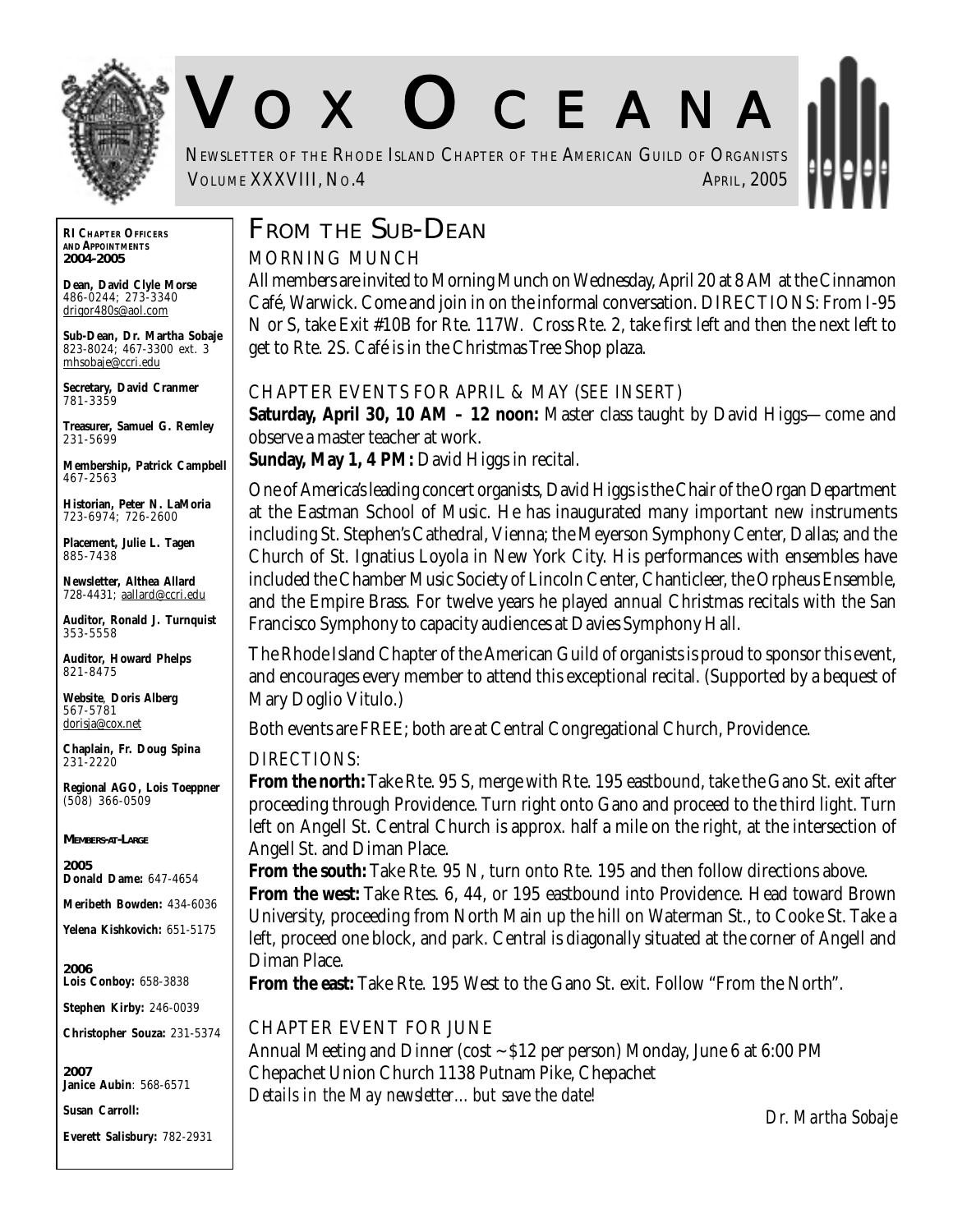## **EVENTS**

#### **Thursday, April 7, 7:30 PM:**

The **Salisbury Cathedral Choir of Men and Boys** makes its only New England stop on this tour at St. Paul's Church, Pawtucket. 18 boy choristers and 9 men present music by Byrd, Palestrina, Parry, Stanford and Howells as well as contemporary US composers Paul Manz and Gerald Near. \$20 general admission; \$12, students and seniors. Families pay no more than \$50. Info: 728-4300 or www.stpaulspawtucket.org.

#### **Friday, April 8, 8 PM:**

As part of the **centennial celebration of the Boston chapter AGO**, **Olivier Latry** plays works by Franck, Vierne, Gigout, Duruflé, Messiaen, Escaich, and offers an improvisation. Cathedral of the Holy Cross, 1400 Washington St., Boston. Suggested donation \$20. www.bostonago.com

#### **Saturday, April 9, 7:30 PM:**

**The Yale Spizzwinks(?)** *A capella* vocal ensemble from Yale University, presents "an evening of sophisticated yet light-hearted entertainment" with music of Gershwin, Porter, Bernstein, and Mancini and more recent popular artists, Billy Joel, Jeff Buckley, Marvin Gaye, and Isaac Hayes as the concluding event in the *Music at St. Michael's Concert Series 2004-2005*. St. Michael's Episcopal Church, 399 Hope Street, Bristol (corner of Hope and Church Streets; wheel chair accessible) Admission: \$15, \$10 (seniors and students); reserved seating available. Information, reservations: (401) 254-0218

#### **Friday, April 15, 8 PM:**

**Jubilate Chamber Music Ensemble** presents lively chamber music for woodwinds and piano, featuring compositions of Francaix, Alla Borzova, Wayne Barlow, Ibert, Schimmel, and Glinka. **Amy Mendillo**, oboe; **Meighan Stoops**, clarinet; **Jennifer Rhodes**, bassoon, and URI professor emeritus **Donald Rankin**, piano. All performers and noted composer Carl Schimmel have roots in Rhode Island. Kingston Congregational Church, Kingston, RI. (401)783-5330.

#### **Sunday, April 17, 3 PM:**

Gomidas Organ Fund 35th Anniversary Concert is a Berj Zamkochian Memorial Concert featuring **Hector Olivera** at Methuen Memorial Music Hall, 192 Broadway (Route 28) Methuen, MA. Tickets \$25. (508) 254-5925 or www.GomidasOrgan.org.

#### **Sunday, April 17, 4 PM:**

Choral Concert featuring *Rejoice in the Lamb* by Benjamin Britten and works by Mendelssohn, Manz, and Byrd. Newman Congregational Church Choir, **Geoffrey Greene**, director and organ, **Alisa Cassola**, soprano, **Barbara Youmans**, alto, **Neil Letendre**, tenor, **Paul Nelson**, bass, **Henri St. Louis**, organ. Donation: \$8; proceeds benefit the church's music program. Delectable dessert reception follows the concert. Newman Congregational Church, 100 Newman Avenue, Rumford, RI. Information: (401) 431-1972.

#### **Thursday, April 21, 5:30 & 7:30 PM:**

Gallery Night Organ Concerts at Mathewson Street United Methodist Church, 134 Mathewson St., Providence. 30-minute free programs by **David Clyle Morse** include a wide variety of literature. 331-8900.

#### **Saturday, April 23, 10 AM - 5 PM:**

Masterclass for Harpsichordists and Baroque Ensembles with **Skip Sempé** and **Olivier Fortin** sponsored by Providence College Department of Music and Harpsichord Clearing House. Internationally renowned harpsichordists Skip Sempé (Paris) and Olivier Fortin (Montreal) will be coaching the performers. The event will conclude with a concert of music for two harpsichords, featuring Sempé and Fortin. Applicants should be of University or Conservatory level. Smith Center for the Arts Concert Hall, Providence College, Eaton St., Providence.

Fees: Masterclass \$60.00; Auditors \$20.00

Concert at 8PM: \$15.00, \$12.00, \$10.00

Information: Glenn Giuttari (800) 252-4304 or (508) 252-4304; gng@harpsichord.com OR Catherine Gordon-Seifert, Dept. of Music, Providence College: (401) 865 1898; cgordon@providence.edu

# **CALL FOR NOMINATIONS**

#### ANNA FIORE SMITH AWARD

The Award Committee seeks nominations for this year's recipient of the Anna Fiore Smith Award. Please send the name of any organist whose "over and above" efforts as church organist, teacher, or performer have advanced interest in and appreciation of the organ and our profession to Janice Aubin, 15 Park Avenue, Harrisville, RI 02830 or call her at 568-6571. Deadline is May 1.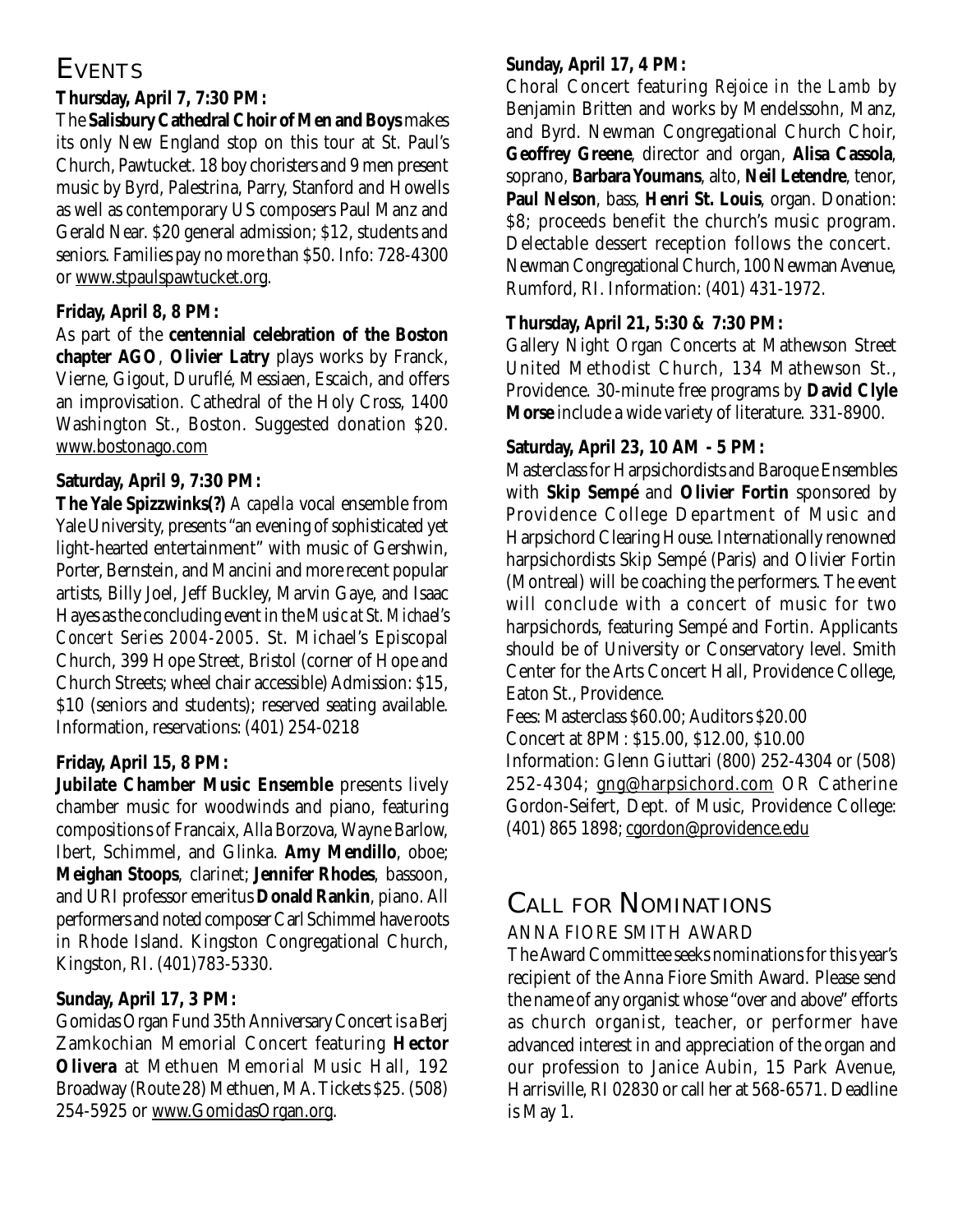# **HARTFORD CONVENTION NEWS**

MYRIAD WORKSHOP CHOICES & FOUR-STAR ACCOMMODATIONS 2005 AGO Region I Convention Hartford, Connecticut, June 26-29

Have you completed your registration and sent it in? Are you curious about the workshop opportunities and presenters? Are you aware that the Hilton Hartford hotel just completed a \$33,000,000 top-to-bottom renovation? Read on…

There will be something for everyone in Hartford. Consider playing for David Briggs, Bradley Welch, and Paul Jacobs in a masterclass. Sharpen your service playing creativity with David Spicer and Horace Clarence Boyer. Uncover the musical and spiritual depth of Bach's cantatas with Pastor Louis Nuechterlein. Add anthems to your library via Richard Coffey's now much-anticipated choral repertoire session, "Masterpieces in Miniature." Dive into repertoire for men's voices with Peter Bagley. Let Mary Ellen Junda assure you of and encourage your ability to work with children and their voices. Hear and discuss ways to build better relationships with clergy and lay leaders from Pastor John Marschhausen. Sign-up for choral conducting masterclasses with Marguerite L. Brooks. Learn about initiatives by David Clyle Morse, the Boston AGO Chapter, and Dr. Patricia Snyder designed to get young people interested in the organ. Want to get new ideas for chapter programming? Then plan to attend Lois Toeppner's "idea swap" session. Attorneys Susan Smith and Donald Romanik will present information about your legal rights pertaining to your employment. Ring those handbells with Debra LeBrun, learn more about new music software, and attend anthem reading sessions. Phillip Truckenbrod's expertise in concert artists' management will no doubt be fruitful for you in planning concerts or engaging artists. Improvise it with Peter Krasinski and Peter Niedmann! Find out from Martha Sobaje how to get your music published and explore with Kenneth Grinnell what's new in hymn-based works for organ. Along with Carol Allen and James Barry, discover the wonder of choral works by Region I composers. Glenn Goda will share what it takes to get certified, and hear from William Czelusniak how to work with organ maintenance professionals to determine what's best for your instrument. The choices are nearly endless!

Convention headquarters will be the just-reopened and -renovated 22-story Hilton Hartford hotel. A year-long, \$33,000,000 top-to-bottom upgrade has resulted in a four-star facility with enhanced amenities, including wonderful guest rooms, wireless Internet capability, and expanded exhibit and restaurant spaces. Located in the heart of downtown Hartford and convenient to Interstates 84 and 91, many convention venues are within a fiveblock walk. There are plenty of restaurants nearby to fit all price ranges and tastes. The per-night rates (\$109 for a single or double; \$225 for a suite) are a steal. Call 1-800-HILTONS to make your reservations now, and be sure to mention "American Guild of Organists Region I Convention."

Complete that registration form and mail it in. If you have not received one or would like additional forms, you may download the form from our convention website: www.HartfordAGO.org. We want to you to join us and your colleagues from all over Region I (and beyond!) in Hartford.

See you in June!

*Jason Charneski*, Publicity Chair 2005 AGO Region I Convention Dean, Greater Hartford Chapter E-mail: CharneskiJ@aol.com